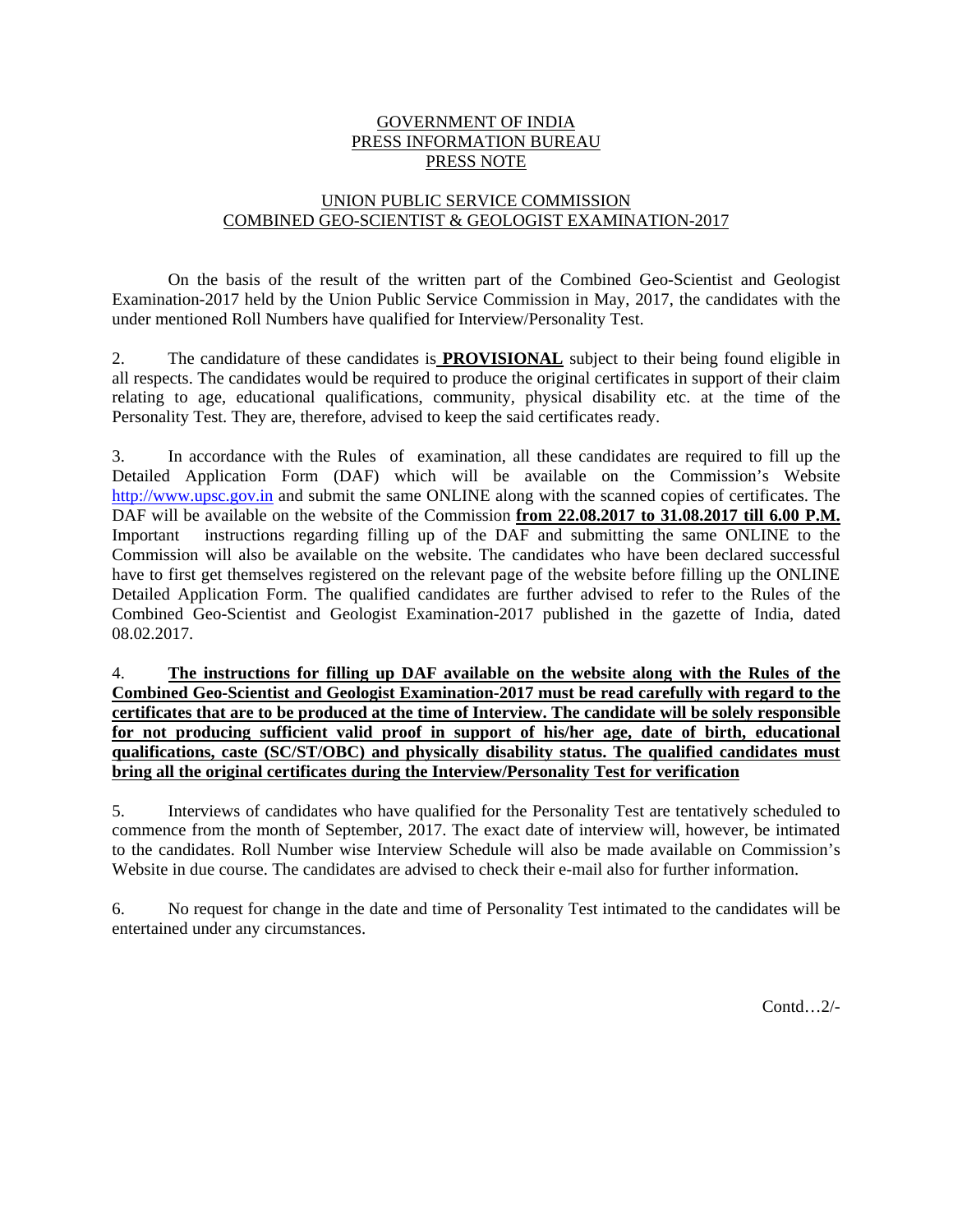7. The mark-sheets of candidates who have not qualified, will be put on the Commission's Website within 15 days from the date of publication of the final result (after conducting Personality Test) and will remain available on the Website for a period of 60 days. The candidates can access the marks-sheet after keying in their Roll Numbers and date of birth. The printed/hard copies of the Marks Sheet would, however, be issued by UPSC to the candidates based on specific request accompanied by a self addressed stamped envelope. Candidates desirous of obtaining printed/hard copies of the marks sheets should make the request within thirty days of the display of the marks on the Commission's Website, beyond which such requests would not be entertained.

8. The candidates are advised to notify changes in their address, if any, to the Commission immediately through letters or e-mails.

9. Union Public Service Commission has a Facilitation Counter at its Campus. Candidate may obtain any information/clarification regarding their examination/result on working days between 10.00 A.M to 5.00 P.M in person or over telephone Nos. (011)-23385271/23381125/23098543 from this counter.

\*\*\*\*\*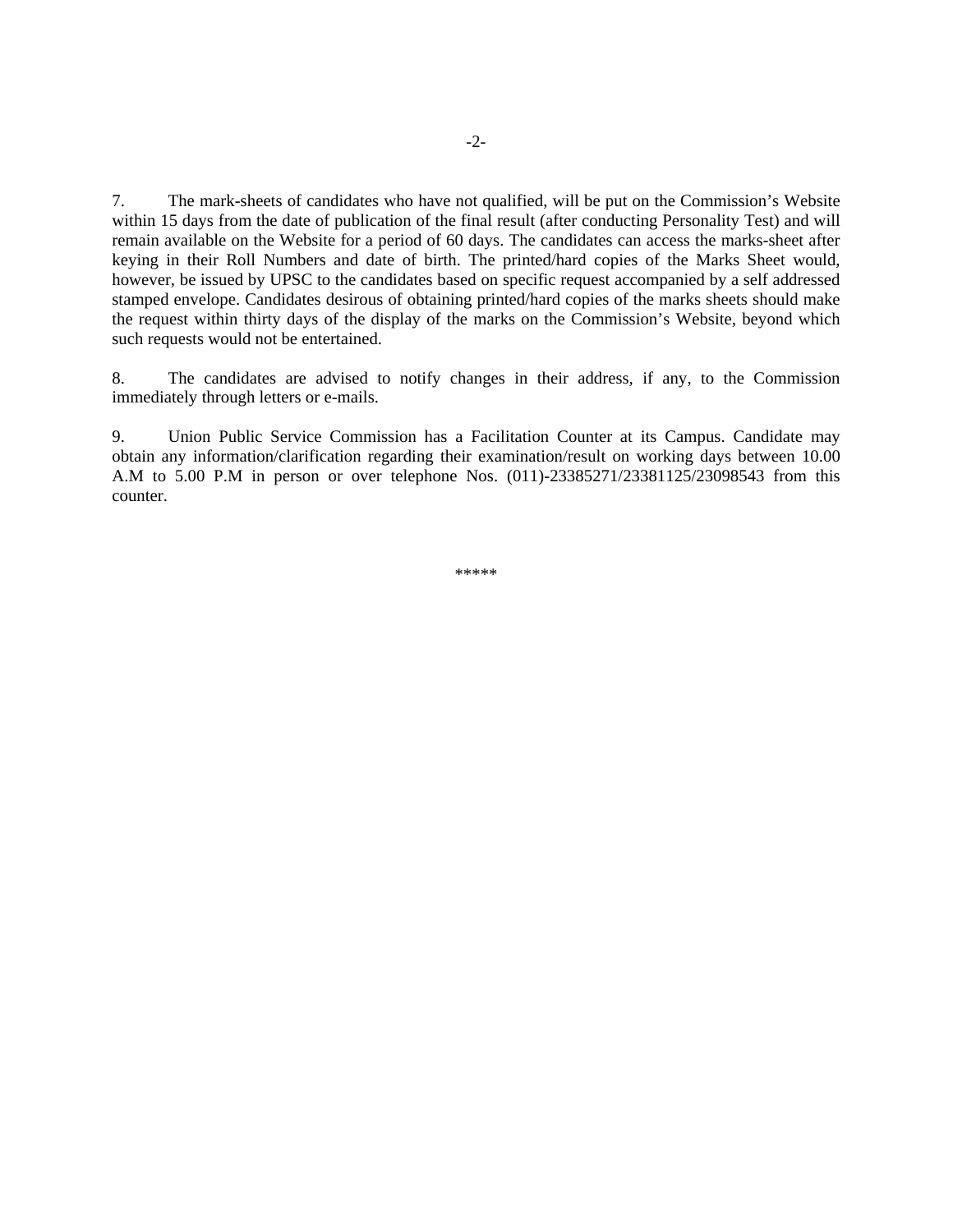## **UNION PUBLIC SERVICE COMMISSION**

# **NOTICE**

## **Subject: Combined Geo-Scientist and Geologist Examination-2017**

 The written result of the Combined Geo-Scientist and Geologist Examination-2017 has been declared by the Commission and the same is available on the Commission's Website (http://www.upsc.gov.in)

# MOBILE PHONE ARE BANNED IN THE CAMPUS OF UPSC EXAMINATION HALLS

## **UNION PUBLIC SERVICE COMMISSION**

# **NEW DELHI- 110069, 14th August, 2017 /23 Shravana, SAKA 1939**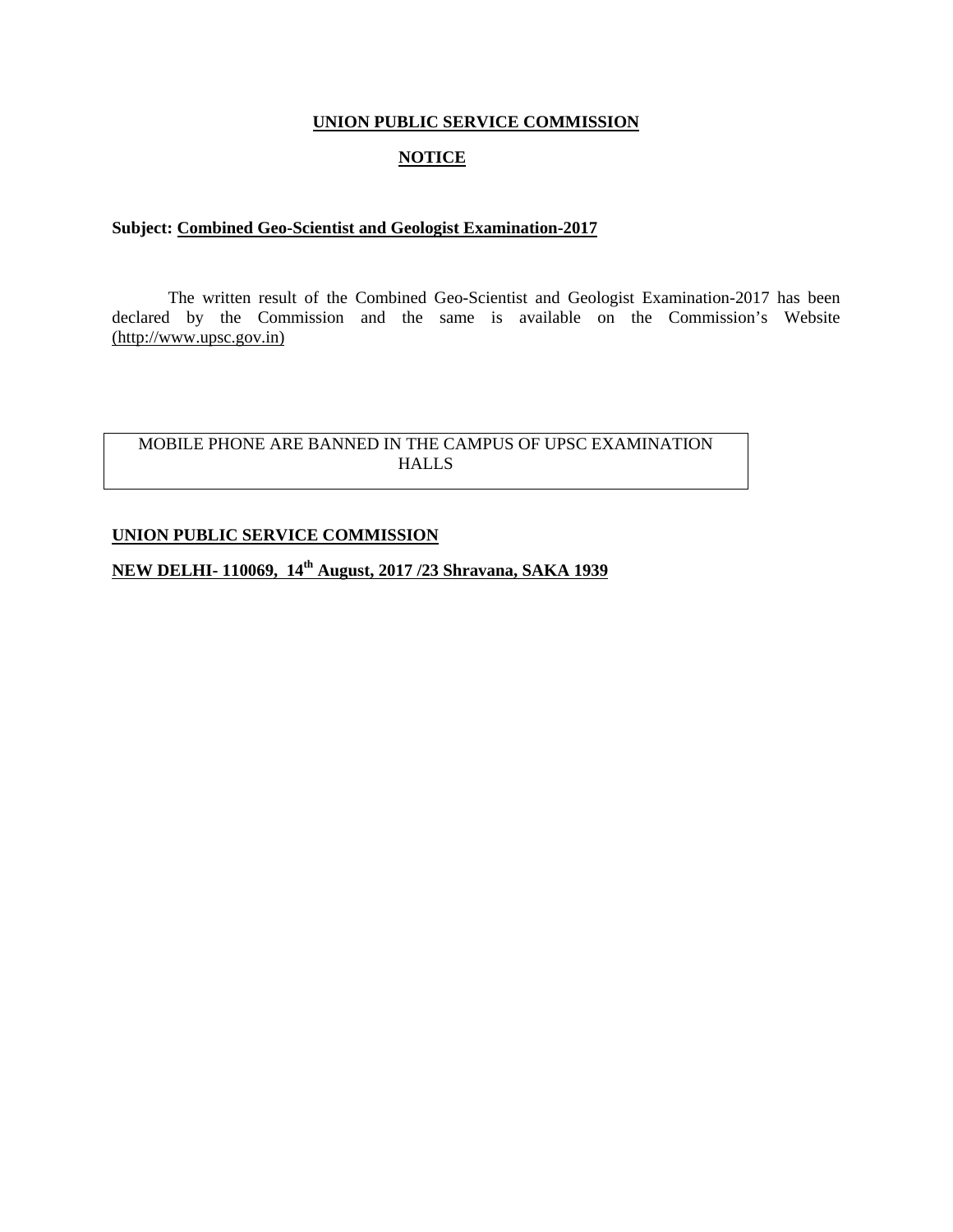# DETAILED INSTRUCTIONS FOR CANDIDATES ATTENDING PERSONALITY TEST/BOARD IN RESPECT OF COMBINED GEO-SCIENTIST & GEOLOGIST EXAMINATION-2017.

1. You should bring the following certificates/documents in original, along with a self attested photocopy of each for verification in the Commission's office on the day of the Personality Test. (A broad check-list has already been uploaded on the website of Commission).

(i) Original Matriculation/Higher Secondary or equivalent certificate issued by the University/Board concerned for verification of your date of birth.

(ii) Original Master's Degree (s) and other higher qualifications certificates in support of your educational qualification(s) at the time of P.T. Board. In case original degree is not issued by the University or is otherwise not available, you are required to produce provisional certificates/or Marks-Sheets in support of your claim at the time of P.T. Board and or other certificates. If you have appeared in the final Master's Degree examination but have not been informed of the result, you are required to produce a certificate issued by the Educational Institution concern clearly stating this fact.

(a) **FOR GEOLOGIST GR.-'A'-** Master's degree in Geological Science or **Geology** or Applied Geology or Geo-Exploration or Mineral Exploration or Engineering geology or Marine Geology or earth Science and Resource Management or Oceanography and Costal Areas Studies or Petroleum Geosciences or Petroleum Exploration or Geochemistry or Geological Technology or Geophysical technology.

(b) **FOR GEOPHYSICISTS GR.-'A'-** M.Sc in Physics or Applied Physics or M.Sc (Geophysics) or integrated M.Sc (Exploration Geophysics) or M.Sc (Applied Geophysics) or M.Sc (Marine Geophysics) or M.Sc (Tech) Applied Geophysics).

(c) **FOR CHEMISTS GR.- 'A'**- M.Sc in Chemistry or Applied Chemistry or Analytical Chemistry.

# (d) **FOR JUNIOR HYDROGEOLOGIST(SCIENTIST-B) GROUP-'A' :-**

Master's Degree in Geology or Applied Geology or Marine Geology or Master's Degree in Hydrogeology – issued by the University incorporated by an Act of Central or State Legislature in India or any other educational Institute established by an Act of Parliament or declared to be deemed as Universities under Section 3 of the University Grants Commission Act 1956 (3 of 1956) for verification of Educational qualification.

(iii) Scheduled Caste/Scheduled Tribe/Other Backward Classes Certificate, (in

original, (with a copy thereof) in the prescribed form with latest Creamy Layer Clause 2013 issued by the competent authority of the District to which you belong (in case you claim to hold Scheduled Caste/Scheduled Tribe/other Backward Clauses status) The name of the caste/sub-caste mentioned in the caste certificate must be according to the Central SC/ST/OBC lists for this purpose. The certificate should bear Office Seal as also Designation Stamp of the issuing authority.

(iv) **Two Passport size copies of your photograph (4cm x 5cm approx.) taken recently (say within the preceding three months) and one of them should be self attested. Four extra copies of same photograph may also be kept ready for use at the time of your medical examination.**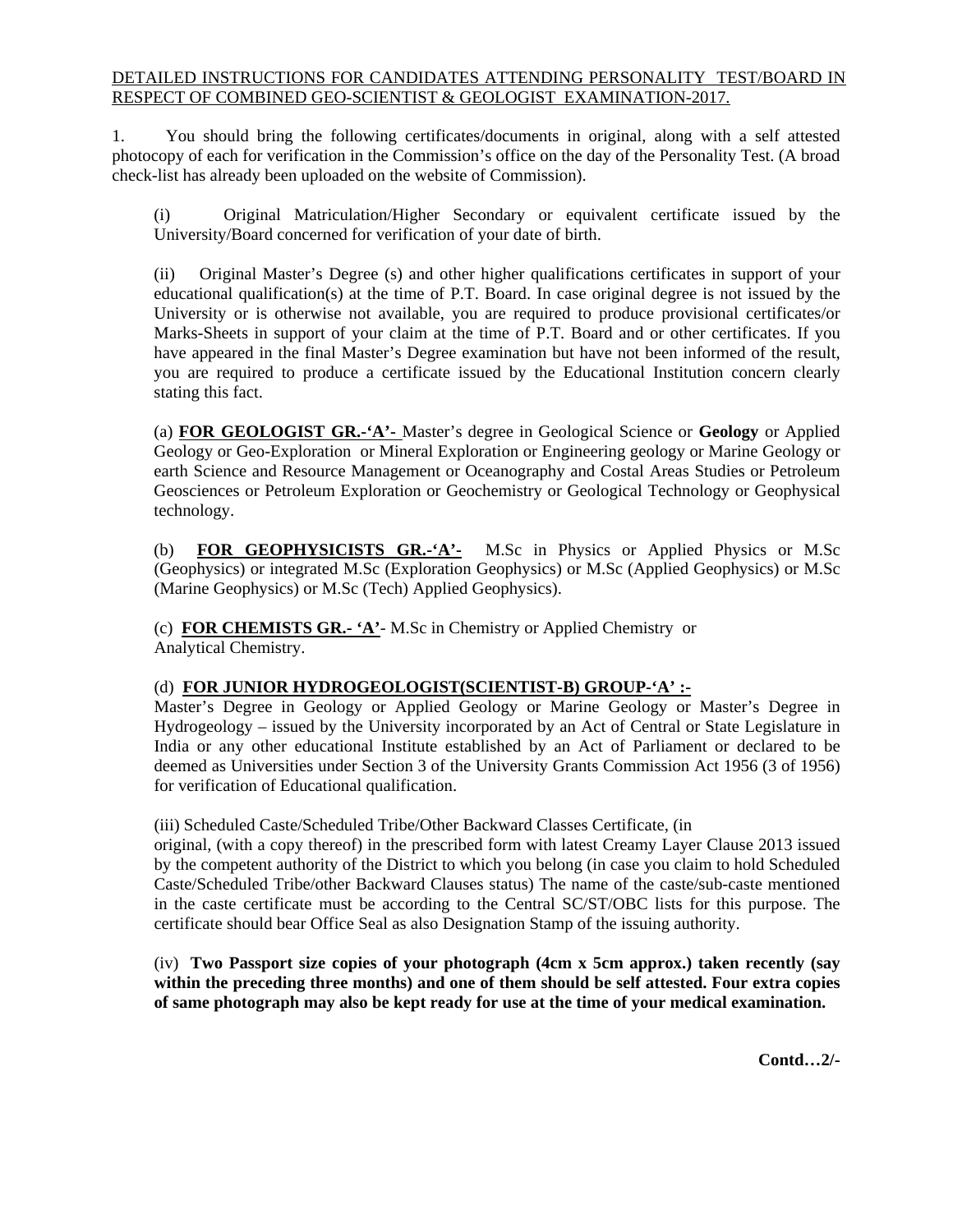# (v) **Physically Handicapped Certificate in the prescribed form issued by the Competent authority with the stamp of the issuing authority (applicable for candidates claiming Physically Handicapped status).**

2.It is further stated that the even if you do not present yourself for the interview /Personality Test, you are required to submit the Original Certificate/Degree/Documents etc. called for in para 1 above to the Commission for verification so as to reach Commission's Office within **three (3) days** of the date fixed for your interview/Personality Test, otherwise your candidature for the examination will be cancelled and you will not be entitled to know your detailed result.

3. You should fill the T.A Bills, in duplicate with particulars in respect of both the onward and return journeys and hand them over to the Officers concerned of the Account Branch as soon as you report to the Commission's Office for the Personality Test. The Commission's contribution towards your traveling expenses would be paid to you in cash on the date of Personality Test itself (**applicable to Outstation Candidates only**). You should collect the same from the Cashier of the Commission's Office before you leave the Commission's Office.

4. Please note that even if you are declared successful on the basis of the result of the Combined Geo-Scientist and Geologist Examination-2017, you would not be appointed unless you are found to be eligible, inter-alia, in terms of rules for the Combined Geo-Scientist and Geologist Examination-2017.

5. Your specific attention is invited to para-20 of the Rules for the examination in terms of which medical examination shall be conducted only in respect of candidates who are declared finally successful on the basis of the examination. A separate communication in this regard will be issued by the Ministry of Mines.

6. Please bring this letter with you when you come for Personality Test and report to the Reception Officer at the Union Public Service Commission on arrival at Gate No.2. Failure to do so may result in denial of entry into the Commission's premises.

7. You should sent five copies of the enclosed Attestation Form duly filled in ink and signed (not to be photocopied after filling the original Attestation Form) and affixing a recent passport sized photograph, pasted on each copy (Five Attestation Form in all) **directly to the Secretary to the Govt. of India, Ministry of Mines, M.II Section, Shastri Bhawan, New Delhi-110001 within (10) days of receipt of this letter. You are also requested to indicate your Roll No. on the right hand corner of each attestation form while sending them to the Ministry of Mines, New Delhi.** 

# 8. **IF YOU ARE A PHYSICALLY CHALLENGED CANDIDATE, THE DETAILS OF THE ASSISTANCE REQUIRED BY YOU, IF ANY, DURING THE PERSONALITY TEST MAY BE INTIMATED IMMEDIATELY TO ENABLE US TO MAKE SUITABLE ARRANGEMENTS.**

9. Mobile Phones, Pagers, Cameras, Bluetooth, Recording Device, i-pads, palm tops or any other electronic devices/appliances etc. are not allowed inside the premises of UPSC. Any infringement of these instructions shall entail cancellation of candidature and disciplinary action including ban from future examination/selection.

**Contd…3/-**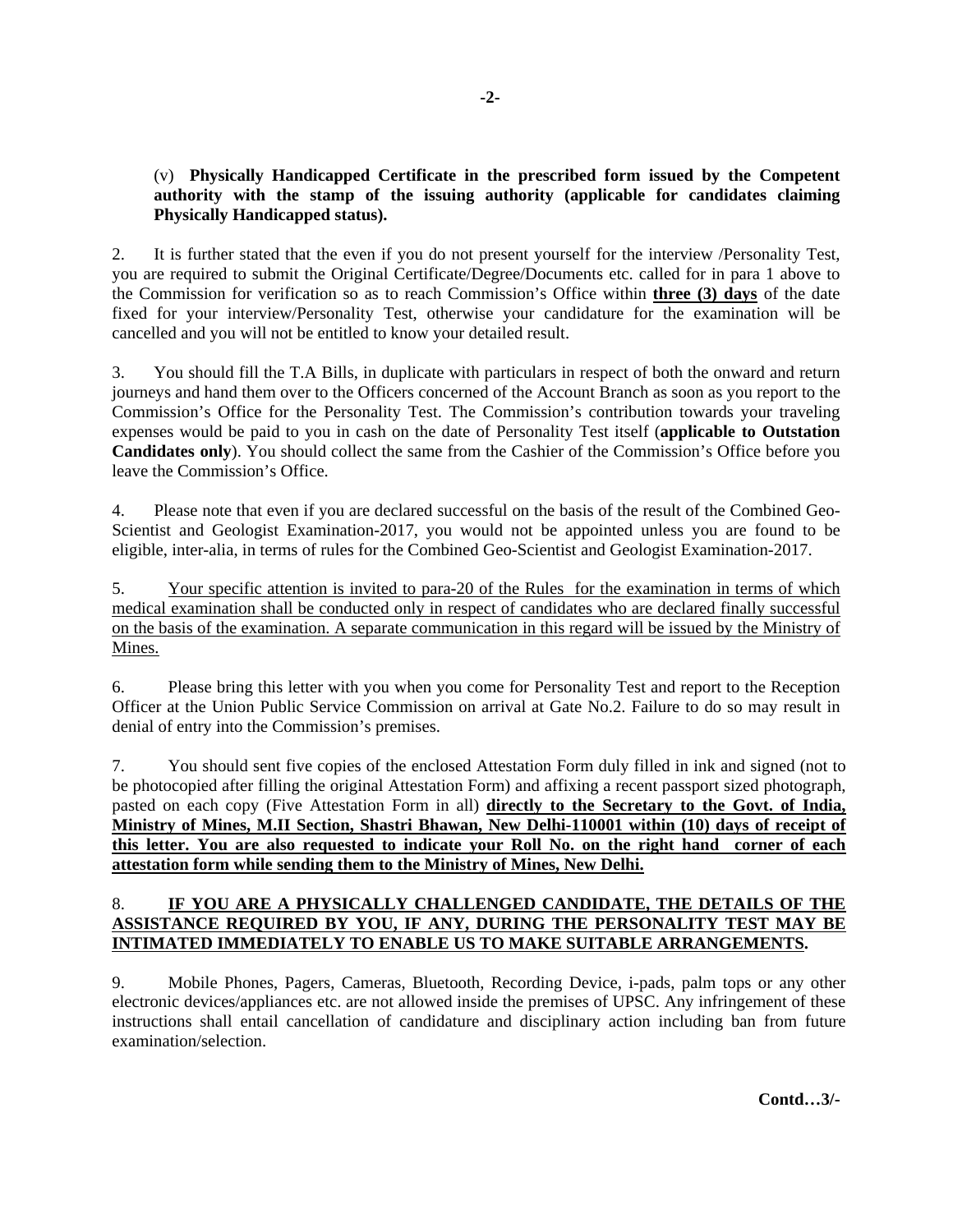10. Any change in your postal address and /on e-mail should be communicated to the Commission's office immediately.

11. The prescribed format/proforma of SC/ST/OBC/PH CERTIFICATE/

ATTESTATION FORMS/T.A. forms may be downloaded from the Commission's website http://**www.upsc.gov.in.**

12. Please acknowledge receipt of this letter immediately indicating your Roll Number, if you are an outstation candidate, and then please also state the address in **DELHI** where you intend to stay.

# '**MOBILE PHONES AND OTHER IT GADGETS ARE BANNED IN THE CAMPUS OF U.P.S.C. EXAMINATION HALLS'**.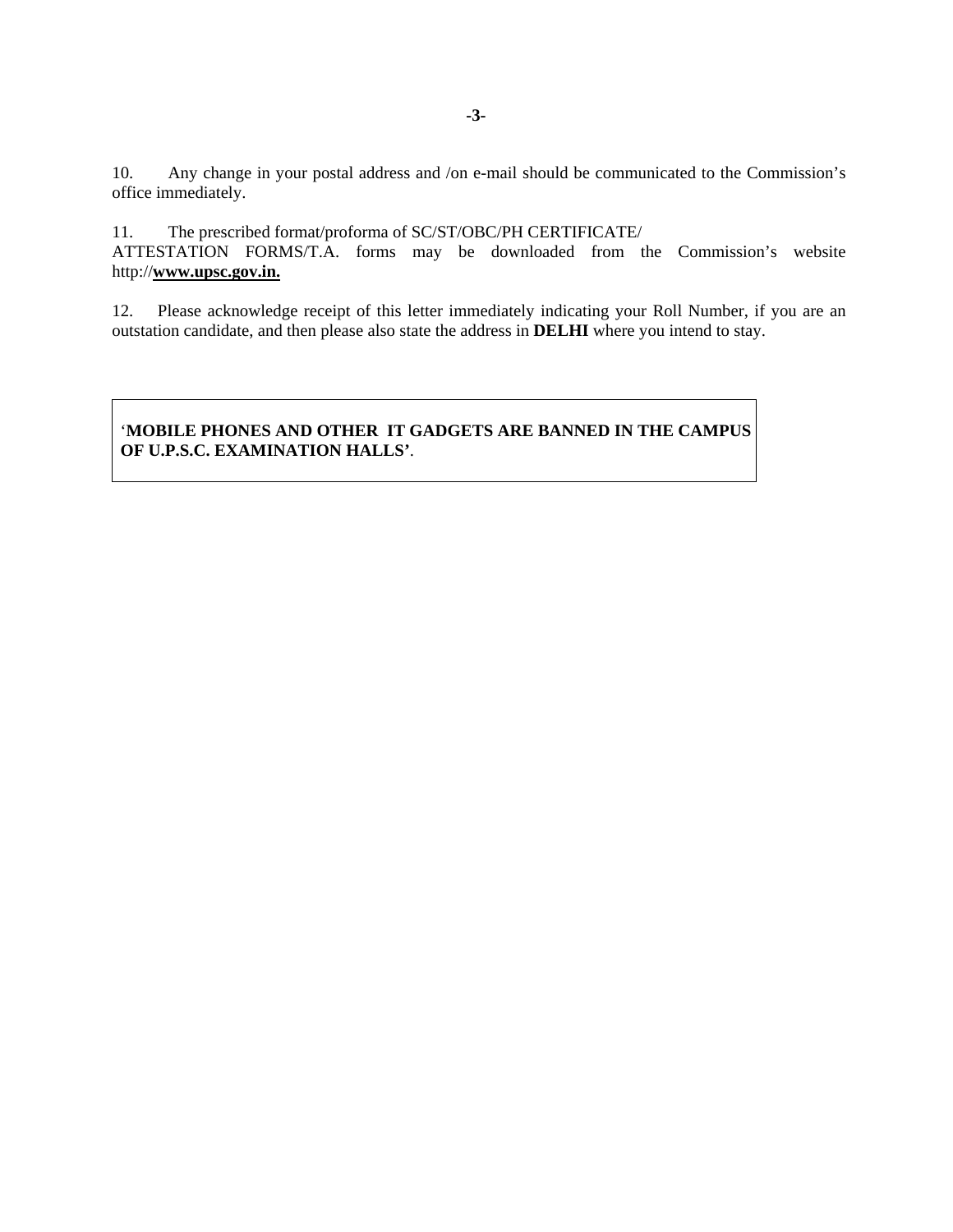# BROAD CHECK LIST FOR THE CANDIDATES APPEARING FOR PERSONALITYY TEST :

 Please ensure that you bring all the relevant documents in original along with the photocopies thereof on the date of Personality Test. The candidates are advised to carefully verified their documents before hand and ensure that the following conditions have been satisfied.

(I**) Name & Date of Birth** : For name and Date of birth, Matriculation or equivalent Certificate ( or if certificate is not available , at least the mark-sheet issued under signature of concerned officer of the educational board, should be there) The Name and Date of Birth as recorded in the Matriculation or equivalent certificate will be treated as final by the Commission.

(II)\_ **Educational Qualification** The candidate must show the Original Master 's Degree (s) in support of his educational qualification (s) at the time of P.T. Board. In case original degree is not issued by the University or is otherwise not available, he/she is required to produce provisional certificates and /or Mark-sheet in support of his claim at the time of PT Board and /or other certificates. If you are having a Degree from a foreign university, such university should be recognized by the Government.

(III**) In case there is discrepancy** between the name as recorded in the Matriculation certificate and as entered in Degree and / or PG Degree, Internship Completion Certificate and/or other certificate, the following steps must be taken:-

(a) In case of minor discrepancy in the name of the candidate (or his/her father) due to a spelling error, e.g [(Mohan and Mohun) (R. Mathur and Ramesh Mathur)], an affidavit in original may be produced at the time of P.T. Board to the effect that both the names belong to the same person.

(b) In case of a major discrepancy related to the addition or deletion of part/parts of any name, (e.g. Ram Kumar and Ram Kumar Singh) or (Ajay Kumar Singh Rana), a Gazette notification may be produced at the time P.T. Board to the effect that the person has changed his name henceforth.

(c) In case of certificates issued by the State of Maharashtra, the name of the candidate is sometimes inclusive of the name of the father and/or the mother. In such case, an affidavit may be produced at the time of P.T. Board to the effect that the names on both certificates belong to the same person.

(IV) **Caste/Tribe Certificates**: candidates claiming to be SC/ST/OBC must ensure the following conditions;

(a) The name of the candidate and his/her father in the certificates should be strictly as recorded in the matriculation or equivalent certificate.

(b) The name of the caste/tribe is included in the central list in respect of the State to which the candidate or his/her father originally belongs.

(c) The name of the caste/tribe and sub caste/tribe (if it is mentioned in the central list) should be strictly according to the Central List as is available on the website i.e socialjustice.nic.in in respect of SCs, on census of india. gov. in respect of STs and ncbc.nic. in. in respect of OBCs.

(d) The residential clause in SC/ST/OBC certificate should be duly filled up.

(e) In case SC/ST/OBC certificate is issued to a candidate residing in a State on the basis of the relevant certificate issued to his/her parent in another State, relevant migration clause should have been duly filled up.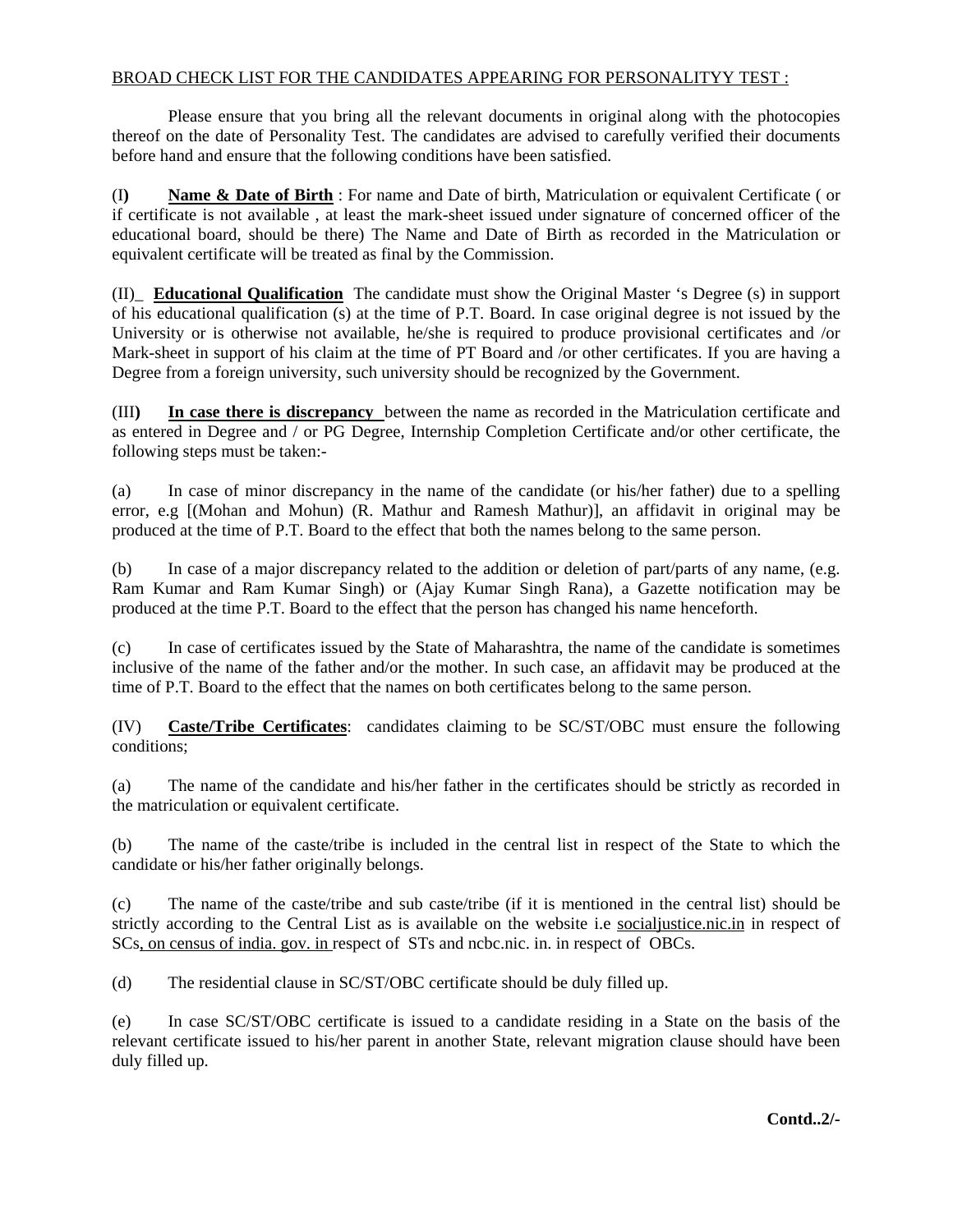(f) The certificate should have been signed by a competent authority not below the rank of Tehsildar with legible stamp of his/her designation either in Hindi or English.

(g) The certificate must contain a Seal of Office of the concerned issuing authority/Office. In case of a Seal in regional language, another seal in either English or Hindi may also be got affixed.

(h) The certificate should be dated earlier than the closing date (i.e. 03.03.2017) for submission of applications for this examination, as stipulated in the Examination Notice.

(i) In case of an OBC certificate issued prior to  $1<sup>st</sup>$  April, 2011, a fresh certificate incorporating therein the relevant provisions of DOP&T OM NO. dated 27-05-2013 pertaining to Creamy Layer must be prepared inter-alia satisfying the above mentioned conditions at (a) to (i) and produced at the time of P.T. Board.

(V) **Persons with Physical Disabilities Certificate**) In case of Persons with Physical Disabilities certificates, the following should be ensured.

(a) The Certificate should strictly be in the prescribed Performa. The name of the candidate (and his/her father) should be as recorded in the matriculation certificate.

(b) All entries are duly filled in and the extent of disability (40% OR MORE) is clearly indicated.

(c) The certificate should be duly signed by all the Members and the Chairman of the Medical Board along with their seals showing name and designation.

(d) The certificate be also duly countersigned by the Medical Superintendent /CMO/Head of the Hospital along with his seal. Even if the Chairman of the Medical Board is himself /herself is the Medical Superintendent /CMO/Head of the Hospital, he/she is again required to countersign the certificate along with his/her Seal as MS/CMO/HoD.

(e) The photograph affixed on the certificate showing the disability should be duly attested by the Chairman of the Medical Board.

(VI) Other certificates: The certificates in support of age relaxation (other than SC, ST or OBC category or the persons with physical Disabilities candidates) in original are also required to be shown.

\*\*\*\*\*\*\*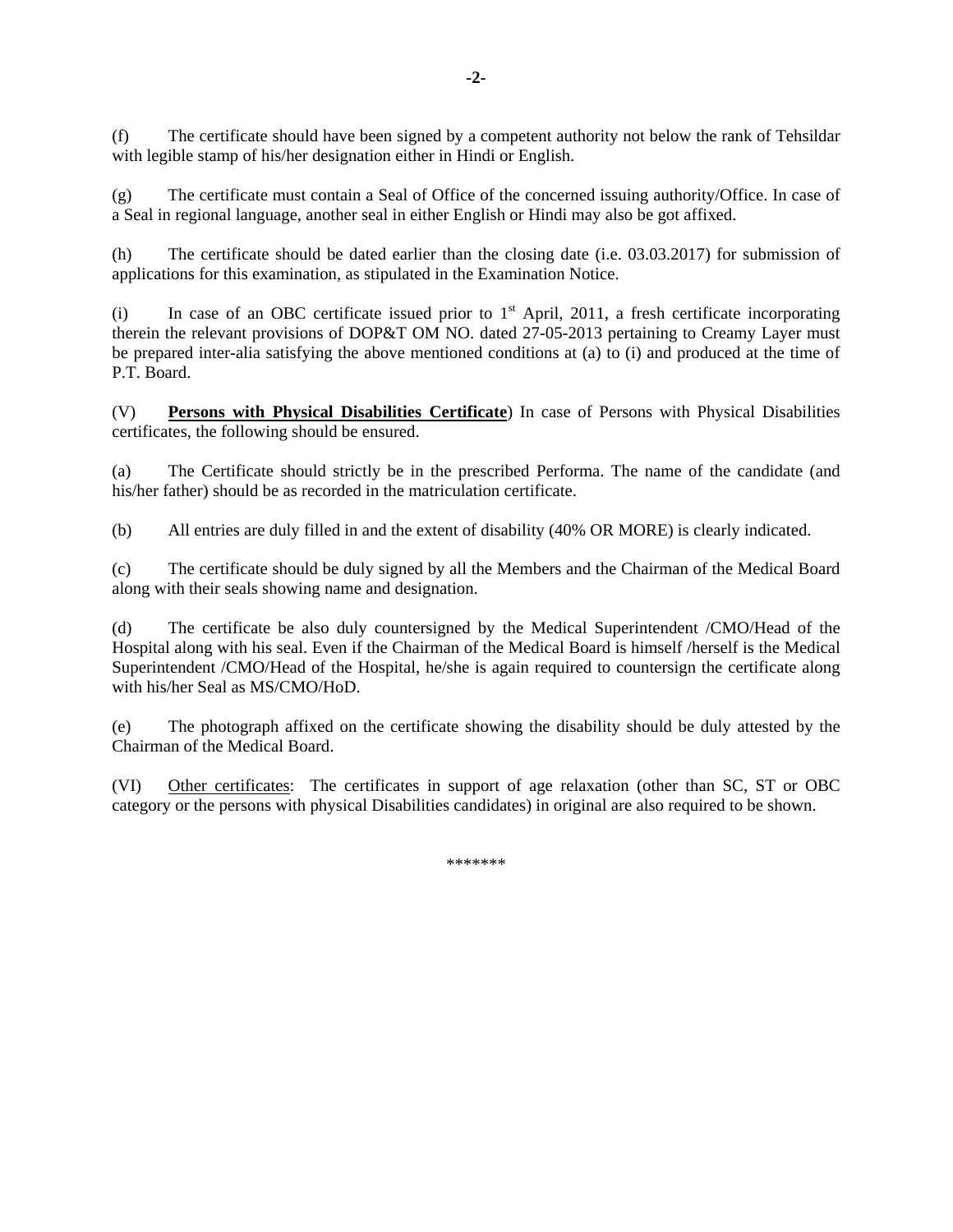#### संघ लोक सेवा आयोग , धौलपुर हाउस , शाहजहाँ रोड , नई दिल्ली . 110069 UNION PUBLIC SERVICE COMMISSION, DHOLPUR HOUSE, SHAHJAHAN ROAD, NEW DELHI ‐ 110069 åयिक्त×व परीक्षण हेतुई-समन पत्र / e‐SUMMON LETTER FOR PERSONALITY TEST

#### **Exam/परीक्षा : सिàमिलत भू वैज्ञािनक एवंभूिवज्ञानी परीक्षा,**2017/ Combined Geo‐Scientist & Geologist Examination, 2017

| नाम<br>Name                                     |                                                                                                                                                                                                                                                                                                             |            |
|-------------------------------------------------|-------------------------------------------------------------------------------------------------------------------------------------------------------------------------------------------------------------------------------------------------------------------------------------------------------------|------------|
| अनुक्रमांक<br>Roll No                           |                                                                                                                                                                                                                                                                                                             | Photograph |
| पिता का नाम<br>Father's Name                    |                                                                                                                                                                                                                                                                                                             |            |
| व्यक्तित्व परीक्षण की तिथि<br>Date of interview |                                                                                                                                                                                                                                                                                                             | Signature  |
| व्यक्तित्व परीक्षण का समय<br>Time of interview  | FORENOON SESSION AT 0900 HRS / AFTERNOON SESSION AT 1315HRS                                                                                                                                                                                                                                                 | Bar code   |
| परीक्षण का स्थान<br>Venue of interview          | Union Public Service Commission, Dholpur House, Shahjahan Road, New Delhi - 110069                                                                                                                                                                                                                          |            |
|                                                 | 1. <mark>सम्मिलित भुवैज्ञानिक एवं भूविज्ञानी परीक्षा.</mark> 2017 के व्यक्तित्व परीक्षण स्तर पर आपका प्रवेश उक्त परीक्षा के लिए निर्धारित पात्रता शर्तों को पूरा<br>करने के अध्यधीन पूर्णतया अनंतिम है। यदि व्यक्तित्व परीक्षण के पहले या बाद में किसी भी समय सत्यापन करने पर पाया जाता है कि आप पात्रता की |            |

किसी शते को पूरा नहीं करते हैं तो आयोग दवारा परीक्षा के लिए आपकी उम्मीदवारी रद्द कर दी जाएगी। 1. Your Admission at the stage of Personality Test of the Combined Geo‐Scientist & Geologist Examination, 2017 will be purely provisional subject to your satisfying prescribed eligibility condition for the said examination. If on verification at any time before or after the Personality Test, it is found that you do not fulfill any of the eligibility conditions, your candidature for the examination will be cancelled by the Commission.

2. आप यह भी नोट कर ले कि व्यक्तित्व परीक्षण की तारीख तथा समय में परिवर्तन के अनुरोध पर विचार नहीं किया जाएगा। यदि आप निर्दिष्ट तारीख तथा समय पर व्यक्तित्व परीक्षण बोर्ड के समक्ष उपस्थित होने मे असफल रहते है तो आपको व्यक्तित्व परीक्षण मे अनुपस्थित माना जायेगा। इस संबंध मेआगेकोई पत्राचार नहीं िकया जायेगा तथा **सिàमिलत भू वैज्ञािनक एवं भूिवज्ञानी परीक्षा,** 2017 के åयिक्त×व परीक्षण के िलए आपको दोबारा नहीं

#### बु लाया जाएगा।

2. You should note that no request for change in the date and time of the Personality Test will be entertained. In case you fail to present yourself before the Personality Test Board on the scheduled date and time, you will be treated as Absent at Personality Test. No further correspondence will be made in this regard and you will not be called again for Personality Test of the Combined Geo-Scientist & Geologist Examination, 2017.

3. जब आप व्यक्तित्व परीक्षण के लिए आएं तो कृपया इस पत्र को साथ लाएं और अपने आगमन की रिपोर्ट स्वागत कक्ष गेट नं. 2, संघ लोक सेवा आयोग, धौलपुर हाउस, शाहजहाँ रोड, नई दिल्ली को दे। यदि आप ऐसा करने मे असफल होते है तो आपको आयोग परिसर मे प्रवेश नहीं मिलेगा।

3. Please bring this letter with you when you come for Personality Test and report at Reception at Gate No.2, UPSC Dholpur House, New Delhi. Failure to do so may result in denial of entry into Commission premises.

4.1. कृपया नोट कर लें कि यदि आप अपनी आयु, शैक्षणिक योग्यता(ओं) (मास्टर डिग्री पास करने या भाग लेने से संबद्घ), जाति/श्रेणी तथा शारीरिक विकलागता के स्तर, आयु में रियायत आदि के समथेन मे मूल दस्तावेज लाने में विफल रहते है तो आपको व्यक्तित्व परीक्षण के लिए उपस्थित होने की अनुमति प्रदान नहीं की जाएगी और आपको यात्रा भत्ते/दैनिक भत्ते का भुगतान नहीं किया जाएगा। मूल प्रमाण-पत्र सत्यापन के बाद वापस लौटा दिए जाएंगे।

4.1. Please NOTE that in case you fail to bring original documents in support of your age, educational qualification(s) (Master Degree either passing or appeared), caste/category and PH status, age relaxation, etc., you may not be allowed to appear for Personality Test and No TA/DA will be paid. The original certificates will be returned after verification.

4.2. यदि आप साक्षातकार के लिए निर्धारित तिथि को उपस्थित नहीं होते हैं तो भी आपको आयोग की वेबसाइट पर प्रदर्शित साक्षातकार की अंतिम तिथि से पूर्व अपने मूल मूल प्रमाण-पत्र आयोग कार्यालय दवारा सत्यापित कराने चाहिए अन्यथा आपकी उम्मीदवारी रद्द कर दी जाएगी।

4.2. In case of your non appearance on the scheduled day of Interview, you should get your original certificates verified in the Commission before the last day of interview as displayed in Commission's Website, otherwise your candidature is liable to be cancelleld.

5. उम्मीदवारों को सलाह दी जाती है कि वे 'विस्तृत अनुदेशो' के साथ दी गई 'जाच सूची' के अनुसार अपने दस्तावेजों की जाच कर ले। 5. Candidates are advised to check the documents in accordance with the 'Check List' provided with 'Detailed Instructions'.

अवर सिचव/Under Secretary